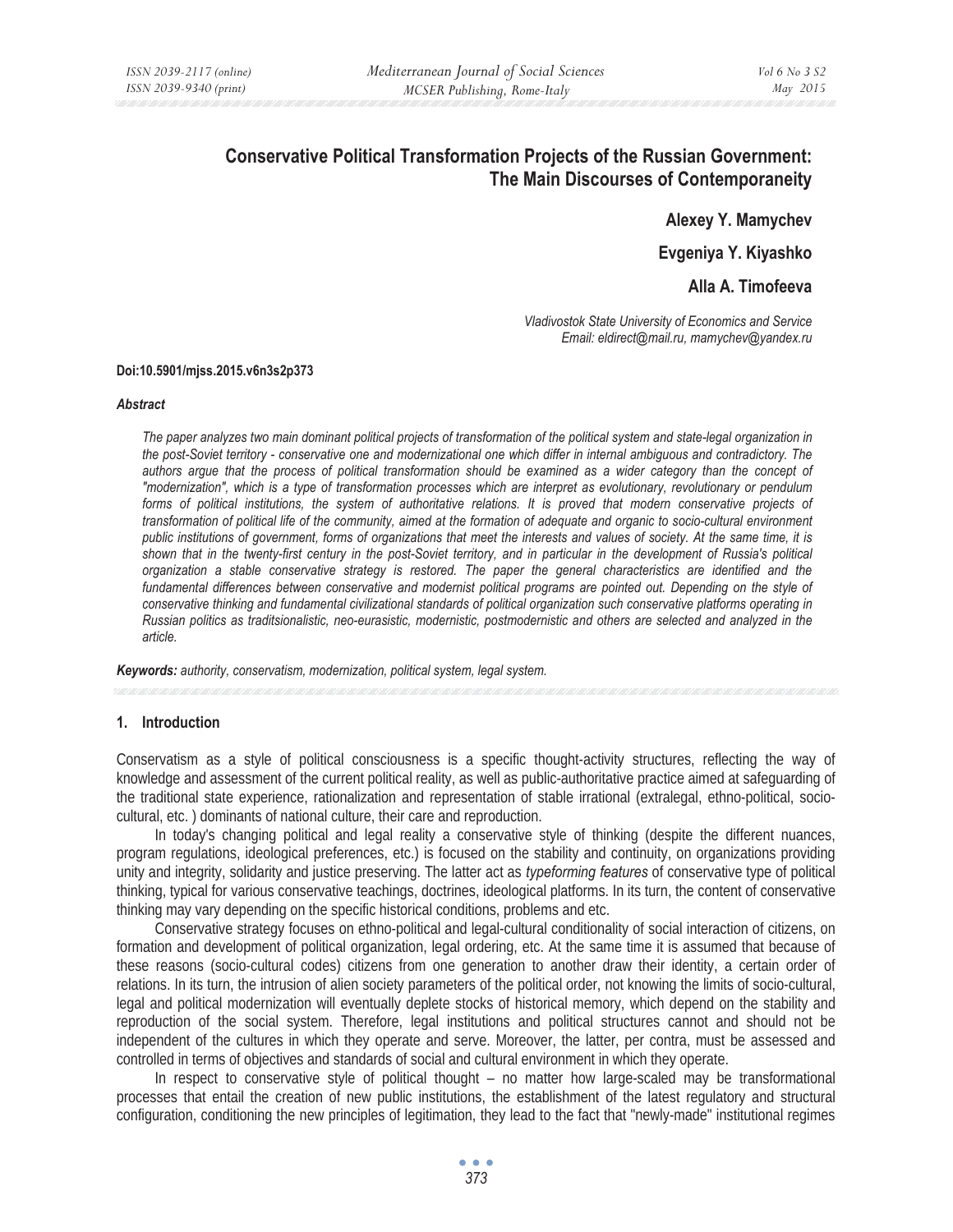either adapt traditional forms and methods of social and legal interaction, or fully assimilate the latter without changing fundamentally the nature and content of these processes, or a new institutional order at all distorted beyond recognition, when confronted with the traditional context.

In this article a theoretical and practical analysis of the development of conservative way of thinking in the post-Soviet territory will be offered and its representation in certain political programs and movements of contemporary Russian politics will be examined.

## **2. Literature Review**

Analysis of the phenomenon of conservatism as a way of thinking and a certain structures of mentality of political actors was first proposed, as it is known, by know Karl Mannheim (K. Mannheim, 1994). The influence of the conservative style of thinking to real politics and political strategies of the different actors is obvious and indisputable. This fact has been repeatedly emphasized in various research projects (S.N. Eisenstadt, 1973; J. Buchanan, G. Tullok, 1962; S. Armagan and Ferreira M. Portugal, 2005; and E.S. Clemens and J.M. Cook, 1999). Grouping of various political programs and real political action can be, according to Frohock, grouped into certain "clusters of ideas" which contain the similar semantic concepts, strategies, actions (F. Frohock, 1978). On this idea and methodological practices we will rely in order to identify the links and relationships between the various modern conservative scholars and programs, general configuration of the central meanings and practices of conservatism.

In general, we adhere to the position that was justified by L.A. Tikhomirov, according to which conservatism is aimed not at standstill, but in the development of human institutions (public and legal, spiritual, moral, social and economic) which does not deny the past, but, on the contrary, presupposes and is based on the traditional cultural historical experience (L.A. Tikhomirov, 1992).

In contrast to fundamentalism and traditionalism, which are focused on regressive political movement, i.e. restoration of the original universal (primordial) traditions, lost shapes and patterns of social interaction (R. Guenon, 2002), which implies a negative attitude to all sorts of change, innovation, transformation, conservatism, on the other hand, "does not require the preservation of tradition unchanged in spite of everything, it only seeks to introduce these changes in the scope of "natural evolution" of the tradition itself" (V. Nikitaev, 2005).

Theoretical-methodological and practical terms of consideration of modern conservatism and its dominant discourses and new institutionalism are developed in the works of such authors as: P.J. DiMaggio, J. March, D. Norton, G. Olsen, R. Taylor, J. Wallis, A. Tabor, P. Hull, F. Eymard-Duvernay and others in which political institutions are interpreted widely, on the one hand, as formal rules, regulations, models, procedures and standards; and on the other hand as symbolic systems, cognitive scripts, socio-cultural, spiritual and moral models, which organize and manage the mental activity of people (P.A. Hall and R. Taylor, 1996; J.-L. Quermonne, 1986; R. Hoppe, 2002; P. Landort and L. Goldring, 2010; and J.G. March and J.P. Olsen, 1984).

Within the framework of neo-institutionalism conservative style of political thinking activity suggests as a central, axial idea the formation of adequate and organic to culture public institutions of government, forms of organizations that meet the interests and values of society. Therefore, the phrase "conservative transformation" - is not a phenomenon of postmodern discourse, which combines incompatible, combine opposites, etc., but the actual program of conservative political thinking: «Categorical juxtaposition of tradition and modernization occurs if the concept of "modernization" is associated only with borrowing of foreign experience and "tradition" refers to all the old and obsolete in the socio-political and public life. In this case, instead of "conservatism" it is more appropriate to use the term "reaction"», conservatives do not try to resist change, they are trying to make them manageable. Therefore, the researcher continues, «Conservatives saw the solutions to the problems facing the country, not in a radical revolutionary upheaval, but in gradual evolutionary system reform based on national experience» (A.V. Repnikov, 2007).

In which connection, at the end of the twentieth century, according to many researchers in the post-Soviet territory and in particular in the development of Russia's political organization a stable conservative strategy is being restored.

Moreover, the Institute of Comprehensive Social Studies of RAS a nationwide sociological study was conducted, which showed that the conservative-oriented views, spiritual and moral principles of the understanding of publicauthoritative field, traditional values and systems of social expectations "gradually restore its influence on society ... Value-semantic core of the Russian mentality continues to show remarkable steadiness and diversity. Even in the conditions of systemic transformation of Russian society, almost all aspects and problems of the modern world democracy and market economy, freedom and social responsibility, the relationship between the individuals, society and the state - receive specific sound and color in Russia"(M.K. Gorshkov, 2005).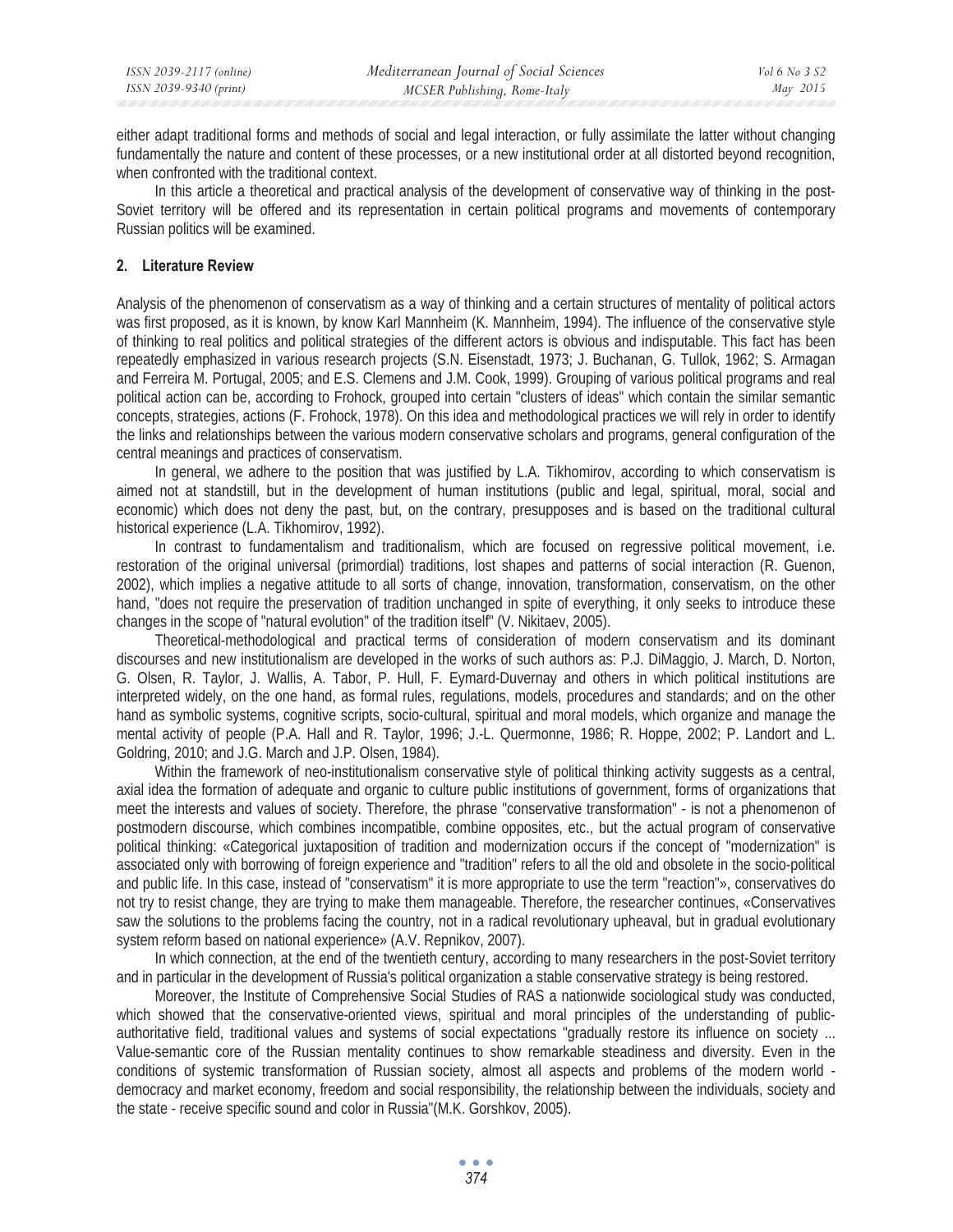### **3. Methods and Materials**

The fundamental methodological position, which is realized in this article, is that the perception of a new socio-political or institutional-legal experience, gained by a nation of certain transition (transformation) periods is performed through the principles of succession-reproducible emotional and psychological readiness and cognitive clichés adapted and used in accordance with the established style of political thinking that are realized (in the everyday behavior and interaction of citizens) in accordance with the basic national forms, regimes and models.

The current political reality with these positions cannot be viewed only as a result of rational-volitional efforts, especially of one concrete generation. It is formed and develops together with the formation and development of society, has similar patterns, principles and specific features. One should consider every stage of the development of political culture, *on the one hand*, as a relatively independent, whole (in terms of socio-cultural) stage of development of society; *and on the other hand* - to ascertain the integrity of the national political evolution, supported by social and cultural core of the social system, despite of all the twists and turns in the historical destiny of the nation state and the law.

In theoretical-methodological and practical aspects, one should point out general (similar) characteristics, as well as the fundamental differences between the modern conservative and modernistic strategies of political transformation. Thus, *general*, of course, is the justification of the need for change, focus on optimization, improvement, search for improved forms of political organization, adequate and effective means and mechanisms of control, social problems solving, and so on. *Differences* are actually a lot more and they are more serious and fundamental than is now believed. Those differences, generally speaking, include the following:

- *first*, the opposition of conservative and modernistic platforms due to the difference in interpretation of the social bases of political order. The first comes from the fact that society is built on the basis of certain structural integrity, it is dominated by a specific integral social systems ensuring political unity, public integrity, social and cultural identity, etc. While the second platform (based on liberal-democratic paradigm of political thinking), on the contrary, individualized will of subjects, not total socio-cultural super-systems is considered to be a basis of political order (Ch. Muouffe, 2000). These forms of integrity and unity are considered as forms of "suppression of the individual", "totalitarian means" of enslavement of civic engagement and practices of civil institutions development, etc .;

- *second*, the contradictions between the two platforms and, therefore, the strategies of the political system development is due to the relation of tradition and innovation. Conservative platform is characterized by a rigid connection between public policies and historical patterns of development of the social system, the dominant tradition and innovation. For example, S. Eisenstadt argued that innovation and tradition are not opposed to each other, on the contorary, in the right combination results in a stable and organic development of society, the political system, etc. He argued that the nature of the changes in any society is not arbitrary, it is specified from within by a tradition; in every society there are "real and symbolic events of the past, the procedure and the images of which are the core of the collective identity, the definition of measures and the nature of its social and cultural changes. Tradition in such a society is not only a symbol of continuity, but also a definition of the limits of innovation and the main criterion for their legality, as well as the criterion of social activity" (S.N. Eisenstadt, 1973).

In its turn, the modernist vector of transformation of state-legal organization (wider than the entire social system) "is based on the concept that individuals precede society, they are carriers of "natural rights", they are rational and motivated by a desire for personal use; same authority and tradition, limiting such individuals, are the prejudice and remnant that must be overcome and discarded" (V. Nikitaev, 2005).

In addition, according to many researchers since the mid twentieth century, every conservative teaching or doctrine is neo-conservatism as of "pure form" of conservative legal and political doctrines date from the end of XVIII - the middle of the twentieth century. After a specified period conservatism is losing its identity as a "retrospection of the past" (V.M. Muzaev); subsequent teachings and doctrines that differ by conservatively-oriented style of political thinking, are a hybrid, mixed variants, which today are supposed to be designated as a "neo-conservative program" (A.N. Okara, 2010).

### **4. Findings and discussion**

### *4.1 Traditionalistic ideological platform of conservative transformation and organization of the government*

Summarizing the development of conservative thinking style in the post- Soviet territory and its representation in the specific political programs and movements on the example of contemporary Russian politics select the most dominant ideological platform.

Traditionalistic ideological platform of conservative transformation and organization of the government is based on

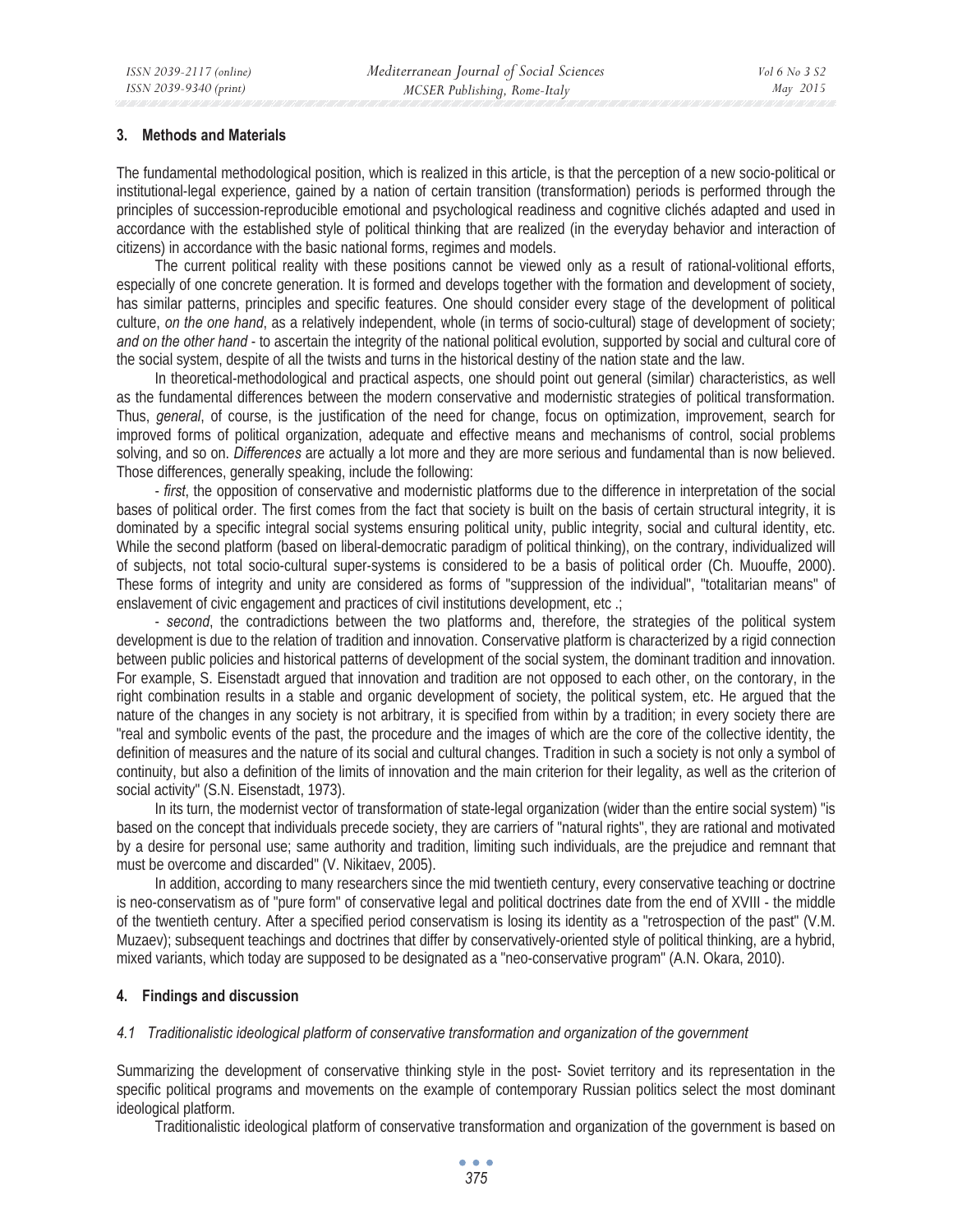the restoration of the traditional ideological paradigm of the national perception of the state, government, politics and law, public-authoritative forms of interaction between individuals, society and the state. As a rule, as the "idea basic" base (idea-principle) principles of authoritative relations characteristic of the monarchist organization of Moscow period are taken.

In general, the traditional conservative thinking is characterized with mainly regressive attitude towards social and political values and ideals of the state and legal development. Thus, the period of formation and development of the Moscow statehood is treated in this ideological platform as a epochal and a fateful choice of Russia, defining nationalcultural archetype of the organization of authoritative relations, successively reproduced from generation to generation; i.e. this authoritative-law archetype serves as a forming idea of state-legal organization at different stages of the evolution of the domestic legal and political organization (A.I. Ovchinnikov, A.Y. Mamychev, A.V. Manastyrny and Tyurin M.E., 2009).

Moreover, national-cultural archetype formed in this era also serves as type-forming element in the national political culture, which mediates both the choice of models for organization of public-authoritative relations and typologically similar trends of development in different concrete-historical conditions. Consideration of the Moscow Statehood as a key socio-political code, which influenced and still influences on the development of political consciousness, is one of the key positions of the traditional conservative way of thinking. The radical distinguishing feature of the traditional conservative ideological platform is that the entire political entity should be based on a set of objectively existing historical factors that are interpreted by the system of absolute ideals and ideas.

At that the government intends to serve this common idea that developed during the inner, spiritual life (I.A. Ilyin, 2003), and because of the following of this general idea it is on the real altitude, its existence and position in society is due to that service.

Within this ideological platform different directions, justifying the principles of organization and transformation (primarily gradual evolutionary development based on national values, traditions, customs and so on.) of modern authoritative relations in society "coexist". The concept of "enlightened conservatism" can serve as a vivid example of upholding of traditionalistic structures in the public sphere. This concept implies a prompt return to the restoration of a strong government that is responsible for the socio-political and spiritual and moral development of the nation, as well as for the formation of class organization and popular government based on it. The problems of organization of authoritative relations are associated with traditionalistic autocratic principles. Exactly in the activity of the autocratic authority and its privileged class one must, in the opinion of the author, seek a role model, because, according to Mikhalkov, all significant social projects and major reforms aimed at optimization of the national legal system and modernization of various spheres of people's livelihoods, are successfully carried out only when they are carried out by the decision and under the control of the supreme authority. And the success of the latter is connected, as history shows, with a symphony interaction between the state, public and church leaders of Russia (N.S. Mikhalkov, 2010).

## *4.2 Updated Eurasian (neo-eurasian) ideological platform*

Updated Eurasian (neo-eurasian) ideological platform is based on the philosophical and ideological basis of the prerevolutionary political scientists, philosophies, geopolitics, etc. Today Neo-eurasism is based on patriotic, conservative and traditionalistic political ideology, which comes from the "conviction that Russian civilization has its own original way, which has no analogues either in the West or in the East. This identity is taken as the supreme value, which must be strengthened and protected"(A.G. Dugin, 2004).

This project of conservative forms an idea and principles of civilized approach to the state, the government, society, politics, law, etc., substantiating the typological uniqueness of Russian public-authoritative relations and functioning political institutions. At the same time as the leading principles of authoritative relations in the national legal space the Eurasians point out:

- *first*, the revival of the role and messianic significance of Russia in Eurasia;
- second, the approval of the spiritual and moral standards in civilization and culture, as opposed to utilitarian authoritative relations of Western-European culture, consumer and individualistic changes of the social system development;
- *third*, the political organization of society, which should be based on justice, honor, morality, in contrast to corruption, political stagnation and anomia, legal nihilism and idealism, the power of capital and the oligarchy;
- *fourth*, the revival of the sovereignty of nations and national uniqueness of cultures in face of globalization, political standardization and unification of legal, cultural etc. typification;
- fifth, it is the institutional and normative fixation in the current legislation and political practice of the principle of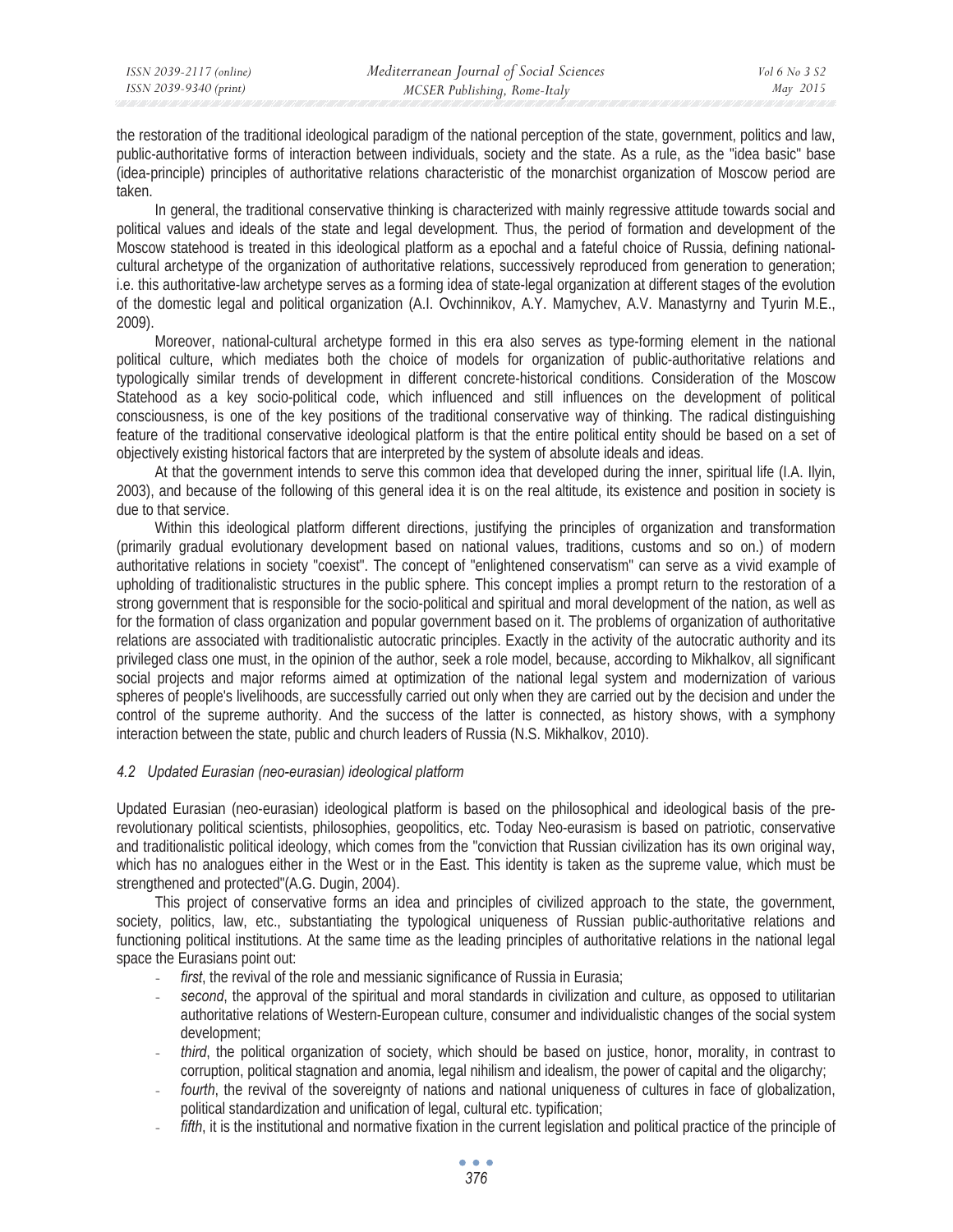a new formation of an elite, based on a selection of people on the basis of merit, spiritual, moral and professional qualities, the development of the deontologic foundations of law-enforcement, judicial and other political and legal activities;

- sixth, the creation of a social society, development and implementation of socially-oriented policy, ensuring solidarity and mutual support, as well as the preservation of social and political institutions of a socialist society in various spheres of life (health, education, housing and communal services, pensions and so on.);
- seventh, the development of the system of patriotic education and formation of spiritual and moral standards of the individual, because "the Eurasians believe that consistent patriots and fully-fledged citizens of our homeland must confess one of the traditional religions. Eurasian movement – is a movement of traditionalists, believers or (at least) those who are on the way to the tradition"(Dugin A.G., 2004, p. 248);
- eighth, to the place of the nation-state a new type of political organization that combines the association of large continental spaces (here obviously the development of N.Y. Danilevsky ideas on the Common Slavic super-allied state in Eurasia) with a complex, multi-dimensional system of national , cultural and economic autonomy should come.

## *4.3 Modernist conservative ideological platform*

*Modernist conservative ideological* platform includes projects of conservative ideologies created by official authority, combining a set of modernizational (modern, contemporary) and stable socio-cultural values, ideas and concepts. In particular the official ideology of authority combines different set of values, such as freedom, equality, justice, appeal to the past as a source of future achievements, continuity and evolutionary development, the Orthodox faith, moral standards, family, property, state, justice, law and order, freedom in connection with its responsibility and protection of human dignity, patriotism and so on.

However, the use of the ideology of combination of conservative modern (modernization and innovation) ideas and values is, from our point of view, quite logical, because it corresponds to the established worldview of modern Russian citizens, their value-normative structure, as well as international legal and political standards and evolving processes of unification of the rights and political standardization of the systems of public-authoritative relations in the state. This socalled "synthetic model" of neo-conservative style of political thinking tries to combine the modern processes of modernization and sustainable socio-cultural values of the society. For example, modern sociological studies indicate the dominance in the Russian society of liberal individualist (38%) and authoritarian communitarian (37%) political views, as well as about 18% of mixed political ideas - combining both first and second political views (E.B. Shestopal, 2011).

Over the past ten years in the development of modernist neoconservative project there was no conceptual-ideal and ideological unity. At least in the official ideological concept of optimization of authoritative-law relations in Russia there were three different programs: the formation of a "strong state" that ensures social justice, stability, etc.; model of "sovereign democracy", which was more focused on the independence of the Russian state policy in the international arena, and its impact on the global political, economic, socio-cultural and other processes; project "social conservatism."

Thus, in 2000, the working President of the Russian Federation V.V. Putin declared that the main goal would be the building of the strong state, based on national and cultural traditions and different innovations which are typical for modernity that can strengthen the state and its independence. This neo-conservative project was supported by leading political actors. This version of conservative ideology was based on evolutionary development and gradual reform of the system of domestic state-legal organization.

These conservative projects were not isolated from each other; on the contrary, in the official rhetoric their evolutionary continuity was justified. For example, in official texts and statements their logical coherence were emphasizing, as well as synthetic approach (combination of traditional and modernizing ideas and values) to the state and legal development of the modern Russia was substantiated. This variant of conservatism defends only constant values and sustainable national ideas and does not accept that threatens those values and ideas, or does not attempt to provide them with adequate replacement in modernity (O. Kononova and Z. Yakimova 2013). And here the protective conservatism appears more often not in the form of sophisticated philosophical concept or coherent political ideology, but rather in the form of the orientation of the authorities, as some "political technology of authority, outreach program, simplified interpretative scheme, etc.

### *4.4 Postmodern conservative ideological platform*

Postmodern conservative ideological platform is a certain kind of social technology, i.e. acts not as a conceptual and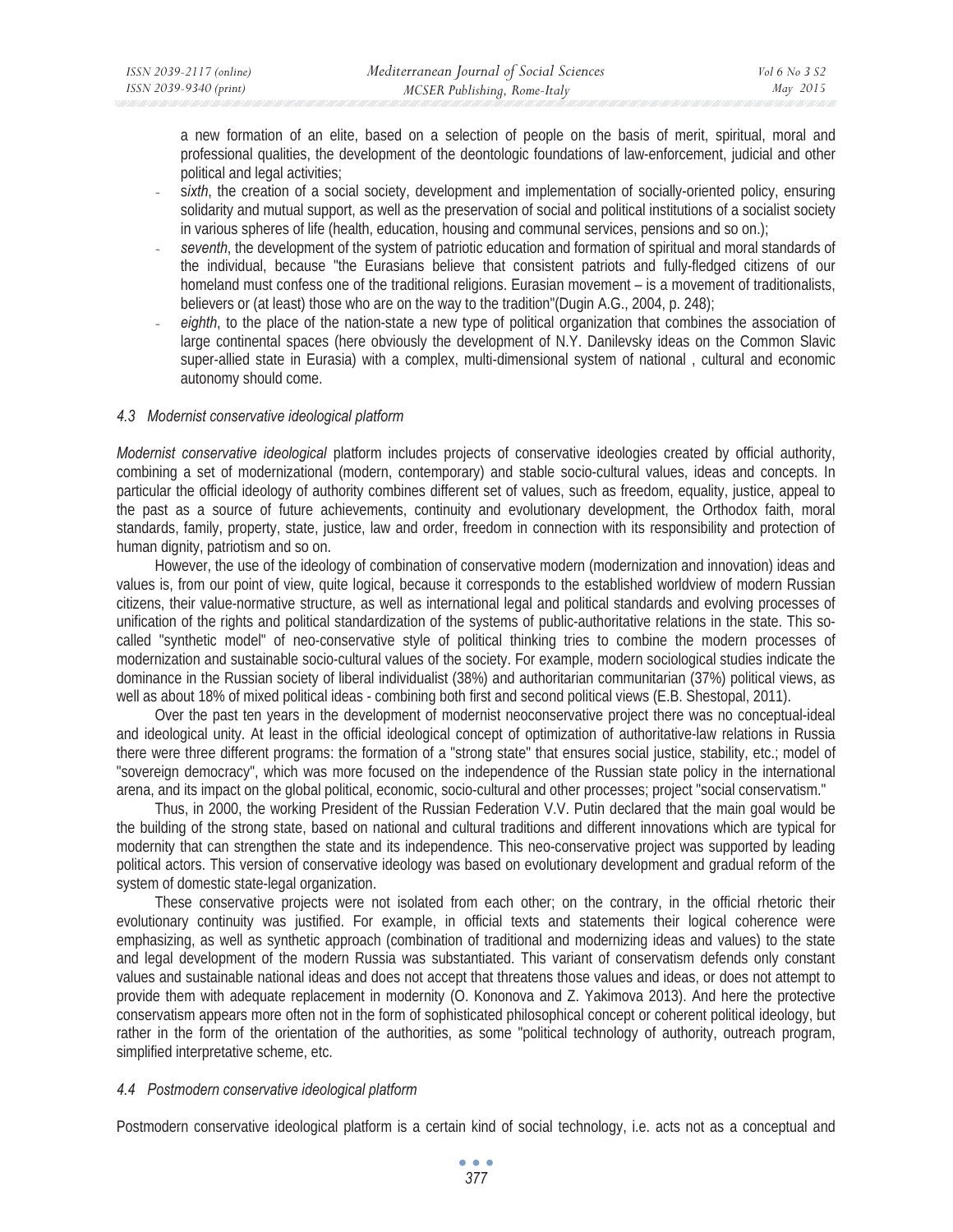| ISSN 2039-2117 (online) | Mediterranean Journal of Social Sciences | Vol 6 No 3 S2 |
|-------------------------|------------------------------------------|---------------|
| ISSN 2039-9340 (print)  | MCSER Publishing, Rome-Italy             | May 2015      |
|                         |                                          |               |

ideological paradigm of the organization and development of modern authoritative relations, but has the character of "technological option» (L. Kirsanova, O. Korotina, 2014) of national development strategy, which is constructed by the "elements of the old and new ideological systems that are prevalent in Russian society." It's a kind of fragmentary and skillfully "stitched" model of public-authoritative organization, legitimating itself as through traditional value-normative system of coordinates, and through today's dominant ideas in society, values and needs. These "fragmentation" and "contextuality" allow it to easily adapt to different philosophical systems of modern Russian society, as well as to "link" with the ever-changing international and domestic political context, geo-juridical trends unfolding in the Eurasian territory.

Postmodern style of conservative thought - this is a mosaic and contextual approach to the organization of authoritative relations. This postmodern approach was justly characterized by T.P. Vyazovik as a constructor, i.e. it is constructed from different ideological programs, blocks containing different value system (T.P. Vyazovik, 2011, p. 87). As the most famous postmodern conservative project a political brand "Project Russia", developed by a team of modern conservative oriented authors and having anonymous character (Project Russia, 2010) can be distinguished. It represents a constructed ideological system of socio-political, spiritual and moral foundations and geopolitical transformations and based on both the traditional values of Christian conservatism, and the new modernist principles of political practices.

The general logic of reasoning in various books, published with sufficiently large circulations, is associated with the formation of the ideational social system and ideocratic organization of authoritative relations. Ideational character (the term P.A. Sorokin) of political organization of relations based on the ideocratic type of moral worldview, in which the vertical value-normative hierarchy is oriented from the earthly world, the world of everyday life to the supersensible. In this ideational thinking is based on ideational ethics, which is characterized by disdain for the mundane (social) values, wealth, power, riches, bodily pleasures and so on. In this aspect of arguments about the organization of authoritative relations and the form of government the forming of some universal Christian conservative theocracy is supposed, where the supreme power and some public authorities are subject to the church and the spiritual and moral standards.

In addition, the authors of this project in a new way revived the idea of social class organization of society, arguing that exactly spiritually, morally and ideologically oriented "elite is able to die for its beliefs. The masses – are not. Their limits are instincts." Therefore, the scope of ideas is not the prerogative of the majority but the possessions of minority. And in this project one negatively evaluates the principle of social and political service, which, according to the authors, is often expressed in the mass in forms of instincts of justice, no meaningful and of no ideological and conceptual base, empty and useless in social and political life. However, this principle can be used to achieve the desired universal conservative Christian organization, i.e. the majority should serve ideological minority, realizing the "public instincts".

## *4.5 Another project of the conservative transformation of the political and legal environment*

Another project of the conservative transformation of the political and legal environment is a "*conservative revolution*" (M. Remizov, 2002). To be fair it should be noted that it can be attributed to a real political transformation project of publicauthoritative organization in Russia de bene esse, because it is the intelligent response to the processes of liberaldemocratic modernization of the Russian political system, "The worldview in the spirit of "conservative revolution" is aimed not against metaphysical "enemies" but against the liberal credo, which lack political subjectivity and mobilization pathos"(B. Mezhuev, 2003).

## **5. Concluding Remarks**

In modern Russian political reality three interrelated and co-determinant trends are manifested: first, the desire for spiritual and moral justification of public authorities, social and moral (ideocratical) responsibility of authoritativeadministrative elite; second, the requirement to integrate Western advances in human rights and freedoms, some democratic values with socio-cultural model of political organization and traditional (historically developed) practices of public-authoritative interaction; third, the need (at the level of mass political thinking) in the restoration of a strong state. And the concrete historical manifestation of state power has a moral and legal justification way of substitution in which the vertical of value-normative hierarchy is built on spiritual, absolute truths and dominants to socio-political ones.

The Russian public system two directions of transformation of forms and principles of the political process and optimization of the system of state authority are dominated: the modernizational and conservative. Modenizational project has obvious social and cultural components, based on a certain pattern of political transformation which is formed under specific historical conditions and continuity develops specific (universalist) style of political thinking and political organization.